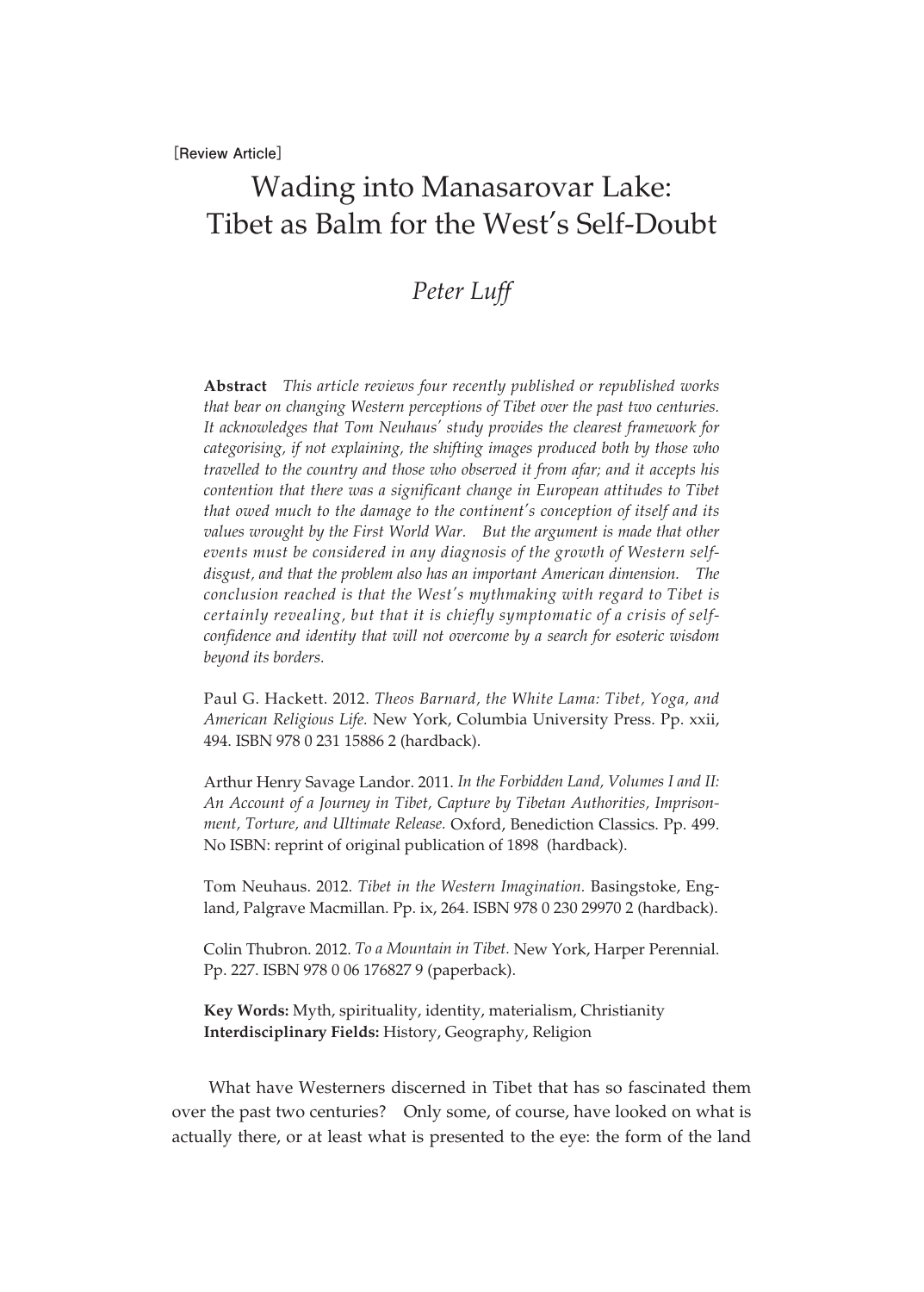itself, the impenetrable, rarified, fortress-like quality of its mountain-locked valleys and plateau, floating above the world, the Switzerland of Inner Asia; and the people that inhabit it, their ancient strangeness, a way of being so exotic that they seem something akin to the Balinese at altitude. But the country's lofty, aloof isolation also created perceptions that reflected more than just physical or cultural distance. It allowed the West, for a time and for reasons entirely of its own, to transmute Tibet into a land of makebelieve, another Narnia, a Middle-Earth or, at worst, a utopia. In the early years of the 20<sup>th</sup> century, South America had provided the virgin space for such imagined locations, as in the fabled valley of H. G. Wells' 'Country of the Blind' or the prehistoric plateau of Conan Doyle's 'Lost World.' But as exploration and familiarity made such fictions ever harder to sustain, the even mightier and as yet unconquered Himalayas replaced the Andes as the chief near-insurmountable barrier to the ever-rising tide of the mundane; and the resistance of the Tibetan authorities to foreign intrusion helped cement the role of their territory as the final semi-plausible setting for a never-never land on our planet. That resistance was unavailing, and the Chinese takeover of the country in the 1950s meant that Tibet's portrayal as a sky-realm was no longer credible ─ any kind of Maoist *Shangri-la* would have been a complete contradiction in terms. Nor, with the advent of space travel, was it any longer needed; Western science fiction now had *carte blanche* to create any number of worlds as the backdrops for tales of questing and moralizing, as repositories of mystic wisdom, and as battlegrounds for the struggle between intrinsic good and extrinsic evil. So in the second half of the century the Tibetans were allowed to descend from their peaks and rejoin common humanity as victims of Communism along with so many millions of others. In the process their country inevitably lost a good deal of its allure as the *locus classicus* for modern myth; in terms of providing a setting for fantasy, the Himalayas could not hope to compete with the new 'final frontier', the unconstrained, seemingly limitless imaginative possibilities for exploration available to the creators of *Star Trek* and the like.

The myth did leave a residue, one that continues to influence today's Western spiritual/political interest in Tibet and its people, a phenomenon that has been thoroughly explored by Donald S. Lopez Jr. in what is perhaps the most influential of recent studies of the country, *Prisoners of Shangri-La* (1999). Contending that past Western mystifying of Tibet, and especially of its Buddhist inheritance, still shackles our present understanding of it, he argues that the first task for anyone wishing to uncover its reality must be to explore the 'flights of fancy and imagination' that had their points of origin within Tibet itself, but which passed rapidly across its borders and entangled themselves with Western self-preoccupations; the knotted skeins that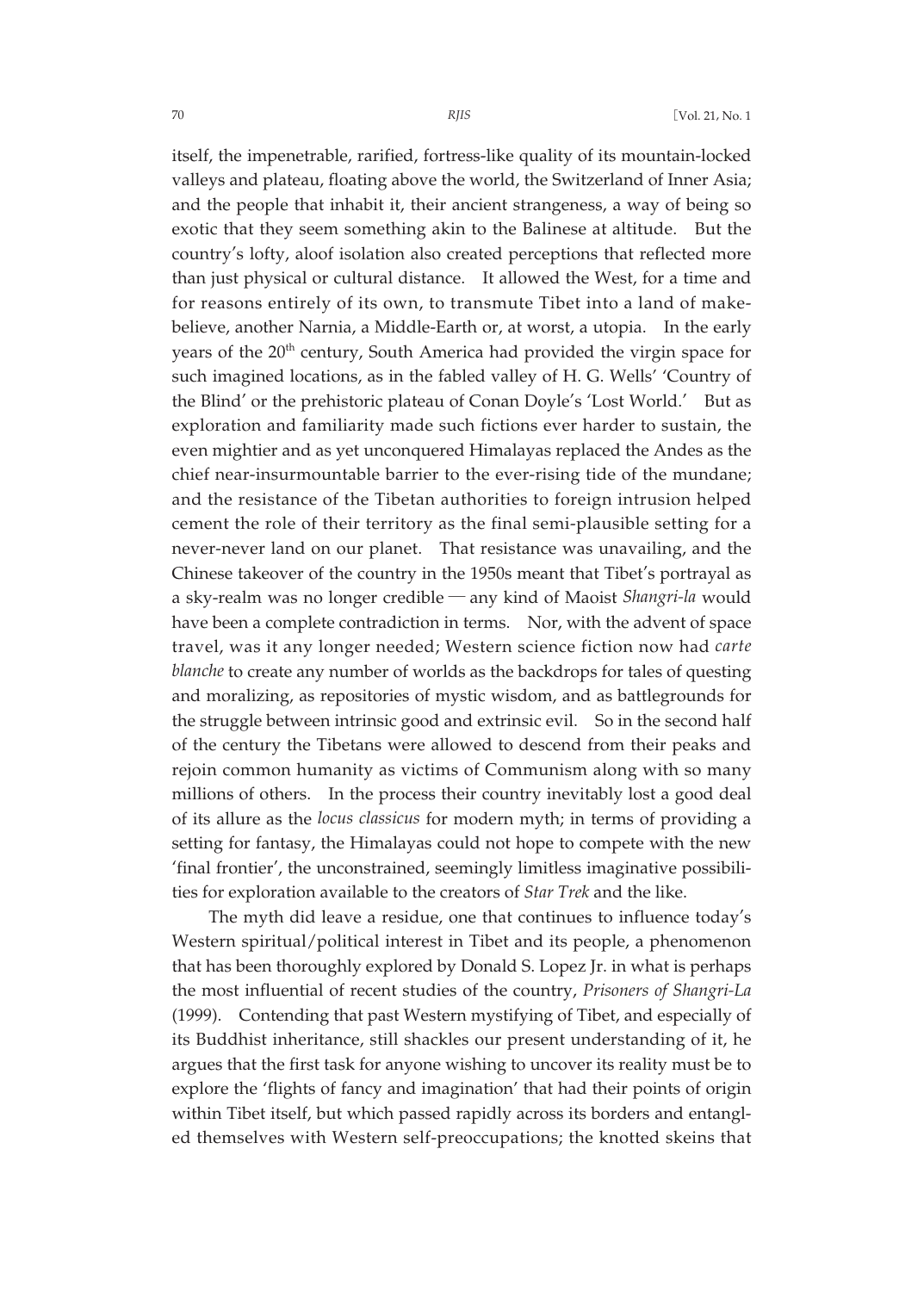resulted, he says, have today to be carefully unravelled before we can have any hope of escaping the 'mirror-lined cultural labyrinths that have been created by Tibetans, Tibetophiles, and Tibetologists, labyrinths that the scholar may map but in which the scholar also must wander. We are captives of our own making, we are all prisoners of Shangri-la' (1999: 12-13). It is these same distorted, misinterpreted reflections that provide the subject matter for Tom Neuhaus, as he in turn seeks to delineate the place of *Tibet in the Western Imagination*.

His book grew out of a Cambridge Ph.D. thesis, and in places it still retains the features of its only begetter, notably the occasional detours into matters very tangential and the way it sometimes strains to assert the significance of its findings. Given the pressures on a newcomer to an already crowded field to stake out some space of his own by offering something distinctive and original, this is understandable enough; as are the rather excessive pains Neuhaus takes to emphasize how his angle of approach differs from that of previous studies of the subject like *Imagining Tibet: Perceptions, Projections and Fantasies,* the volume edited by Dodin and Räther, and Martin Brauer's *Dreamworld Tibet*, which are still little more than a decade old. His task is made somewhat easier by the fact that, although he appears to be German by birth, he has elected to research and write largely within the English academic world. This immediately gives him an unusual perspective and the very considerable advantages of bilingualism. There are minor unavoidable costs: his repeated use of the term 'transnational' often says as much about himself as it does about his subject, and there are a few places where his grasp of language lets him down (as when writing (p. 168) of Western reluctance to counter Chinese interference in Tibet after 1949, 'The reason for this disinterestedness [sc. lack of interest?] on the part of Western governments seems to have lied in strategic considerations...'). Yet for the most part his background is a source of strength, and while his book is not always elegant or easy going, it deserves the closest attention. In part this is because Neuhaus believes, correctly, that Western images of Tibet, even when laughably illusory, are worthy of serious attention for what they have to tell us about the West rather than about Tibet itself. But the chief value of his study is that, at its heart, it treats of matters vital to Europe's (and so in some measure the West's) selfunderstanding at a critical juncture in its history.

Neuhaus stakes out the years 1853-1959 for treatment, and then divides his chosen century or so into three unequal chronological sections at the years 1904 and 1947: the first two parts of the book are both further subdivided into chapters that treat the history of (in general terms) the diplomatic, ethnographic, religious and scientific points of contact between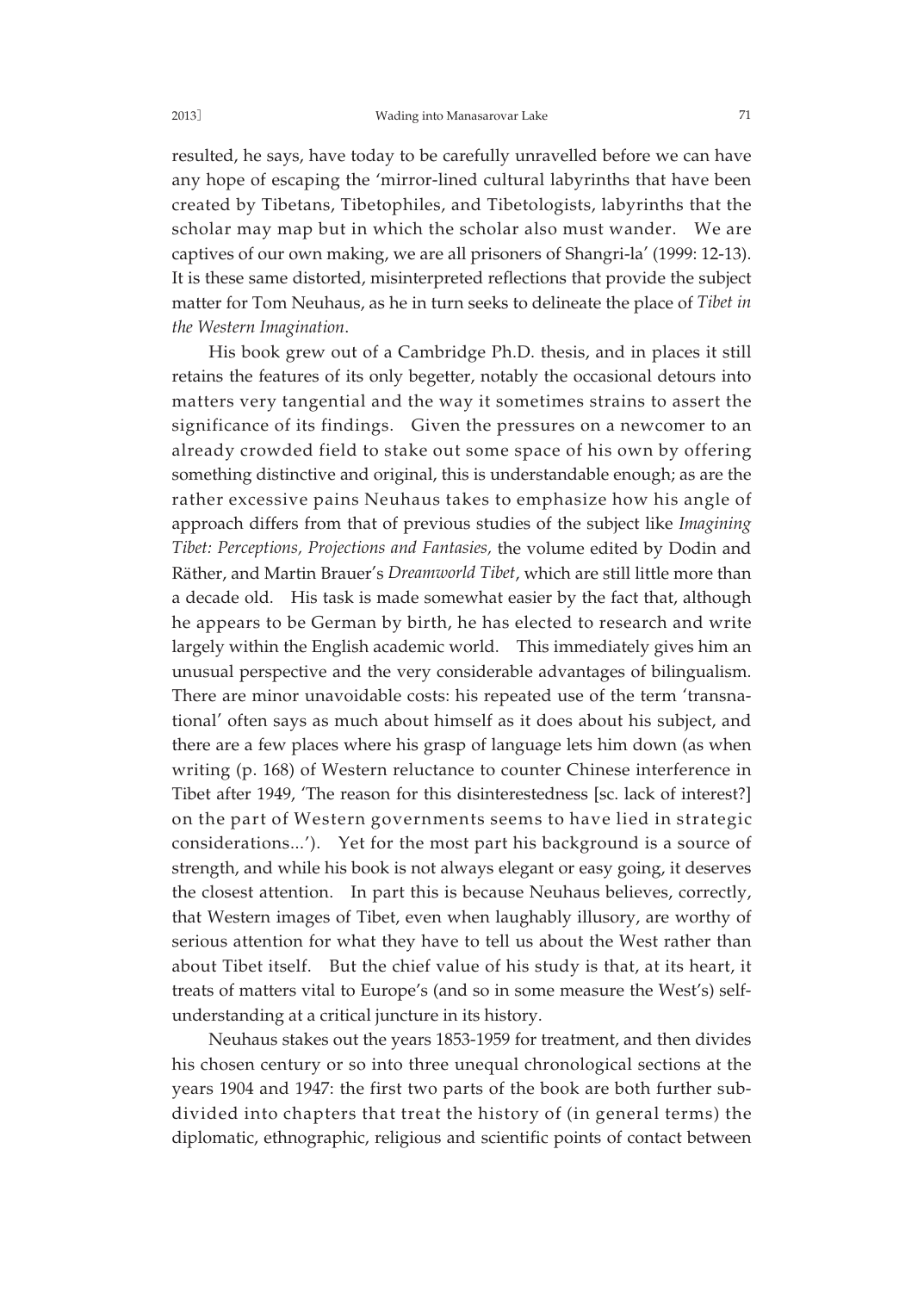Tibet and the West; the final part serves as epilogue and conclusion. As far as geography is concerned, he casts his net over 'the present-day entities of Ladakh, Assam, Sikkim (all parts of India), Nepal, Bhutan and the Autonomous Region of Tibet, as well as some small parts of Pakistan and Western China...' (p. 2), thus appearing to opt for what Sam van Schaik has termed 'ethnographic Tibet' over 'political Tibet' (2011: xv). The 'particular focus' is on 'British and German representations of the region...representations of Tibet and the Himalayas generated by a host of different types of travellers, most notably missionaries, scientists and adventurers, as well as some fictional representations of the region' (pp. 1, 3).

All of this is not without its problems. The term 'representations' conflates rather too readily those who saw Tibet with their own eyes and those for whom it was a purely mythical construct. Certainly such a distinction is not always easy to draw in individual instances (to which category should Madame Blavatsky, for example, be assigned?), and how people interpret what they see or fail to see is undeniably conditioned by their background and expectations. But for all that, the experience of the senses does need to be differentiated in some fashion from that of the imagination; the statements 'I have been to Tibet' and 'I have been to Shangri-la' may both be of interest to the historian, but they remain, to an important degree, different in kind, since the former alone is capable of verification by historical documentation. Neuhaus' rather too easy migration between categories is somewhat sleight of hand and owes more than a little, one feels, to paucity of evidence. He notes (p. 9) the estimate of Peter Bishop that 'by 1975 not more than 1250 Europeans and North Americans had been to Tibet, half of whom had been there as part of the military mission of 1903/04.' A book entitled *The Western Experience of Tibet* would, then, probably have been a rather slim volume, hence the shift in the conceptual and geographical boundaries of Neuhaus' study as it progresses. For while 'political' Tibet provides adequate material for the chapters on diplomacy and ethnography, religion can be much more fully treated in 'ethnographic Tibet', and science, exploration and mountaineering require 'the Himalayas' or even 'Inner Asia' for their canvas. Even so, the ice remains pretty thin in places. Chapter 4, 'Science and Exploration' between 1853 and 1904, for example, relies heavily on the accounts of Henry Savage Landor (which we will examine later) and the German Schlagintweit brothers, all of whom have a plausible claim to be called explorers. But thereafter we must feed on scraps such as the hunting journal of Henry Markham which, Neuhaus admits, is 'aimed at readers seeking tales of adventure and rugged individualism' (p. 76), and whose relevance is really very marginal indeed.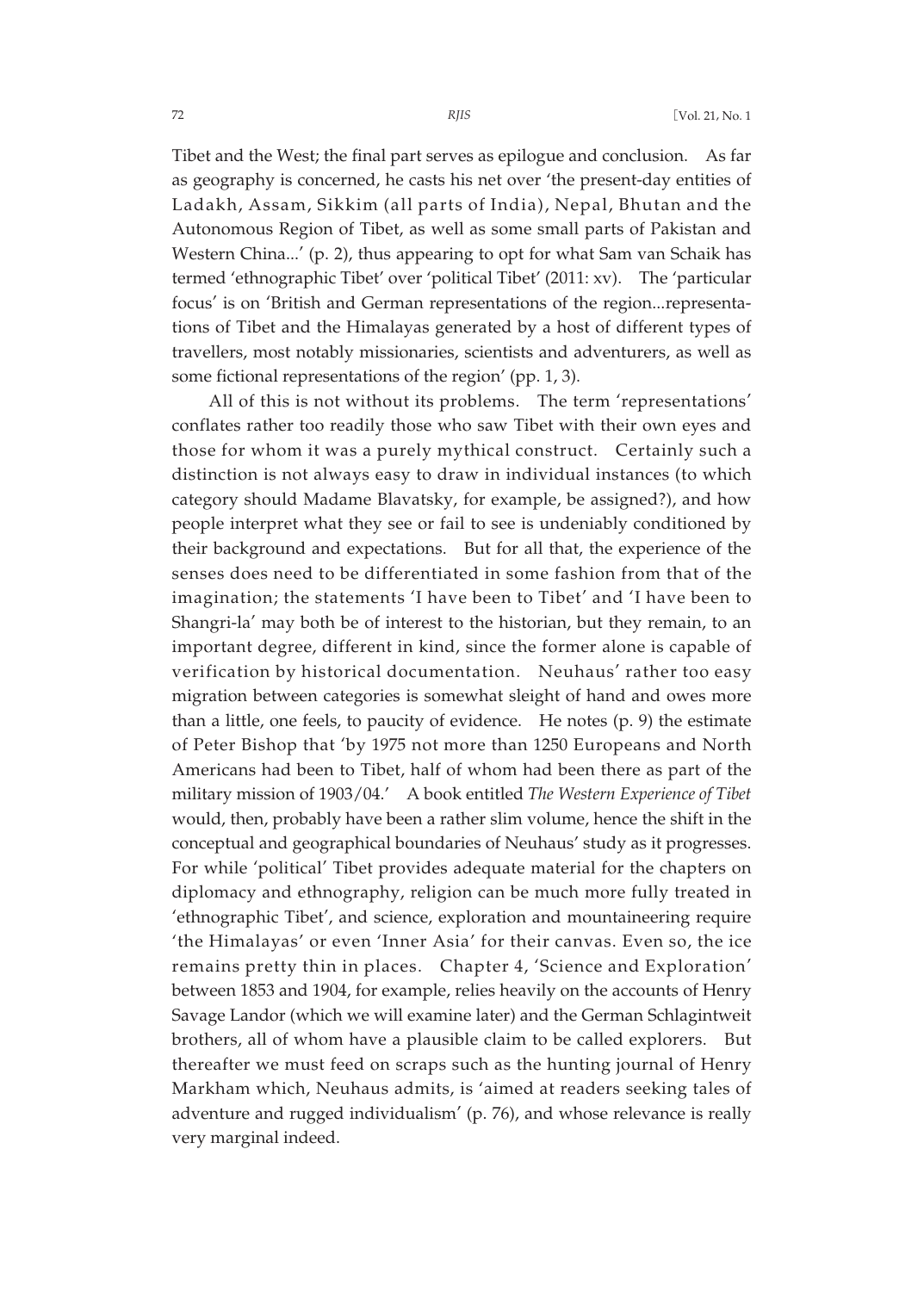### 2013] Wading into Manasarovar Lake 73

Another misgiving is that although James Hilton's *Lost Horizon* is given extended treatment, there is not a great deal of time spent with other non-European sources; and the 'Western imagination' is, after all, a transatlantic affair at the very least. Neuhaus makes much play with the 'transnational' aspect of his approach, but its range turns out to be rather limited in practice. The 'West' resolves itself for the most part into Europe, and Europe into Britain and Germany, coincidentally the two countries in which the author feels most at home. These self-imposed restrictions do not, however, matter overly much when we come to consider the book's greatest strength, its treatment of how changing attitudes to Tibet after World War I illustrate (European) 'disillusionment with modern warfare, organized religion and a perceived over-reliance on scientific positivism' (p. 142). Indeed, such is the interest and importance of this subject that one regrets it did not form the organizing theme of the entire book, for Neuhaus has a great deal of interest to say about how the experience of 1914-1918 led to a 're-thinking of religion and spirituality' (p. 131) and, beyond that, to a wider loss of self-confidence and self-belief.

The interwar period not only witnessed a more romanticized view of Tibetan religion but also of the natural environment of Tibet and the Himalayas...when positioning themselves in relation to Inner Asians and other Europeans, more and more travellers were critical of what they perceived to be the dark side of European modernity. Just as in many comments on Tibetan religion and spirituality, there was a distinct fear that modern warfare, pollution and urbanization were posing a real threat to humanity...

In the late nineteenth century, there had been a comparatively strong sense of confidence in the values of European science and adventure travel. Consequently, the environment was discussed in terms of a supposedly rational, globally applicable frame of knowledge. After the First World War, this confidence waned rapidly...Inner Asia held up a mirror that accentuated development in Europe...' (pp. 162-163).

That the First World War inflicted great, perhaps mortal, damage on Europe's confidence in itself as the cradle and homeland of Christian civilization, and of scientific and material progress, and that one can detect evidence of this in changing representations of Tibet, are both undeniable propositions. The 'Great War' destroyed millions of lives on the continent in ways that could be reconciled neither with belief in a religion of peace,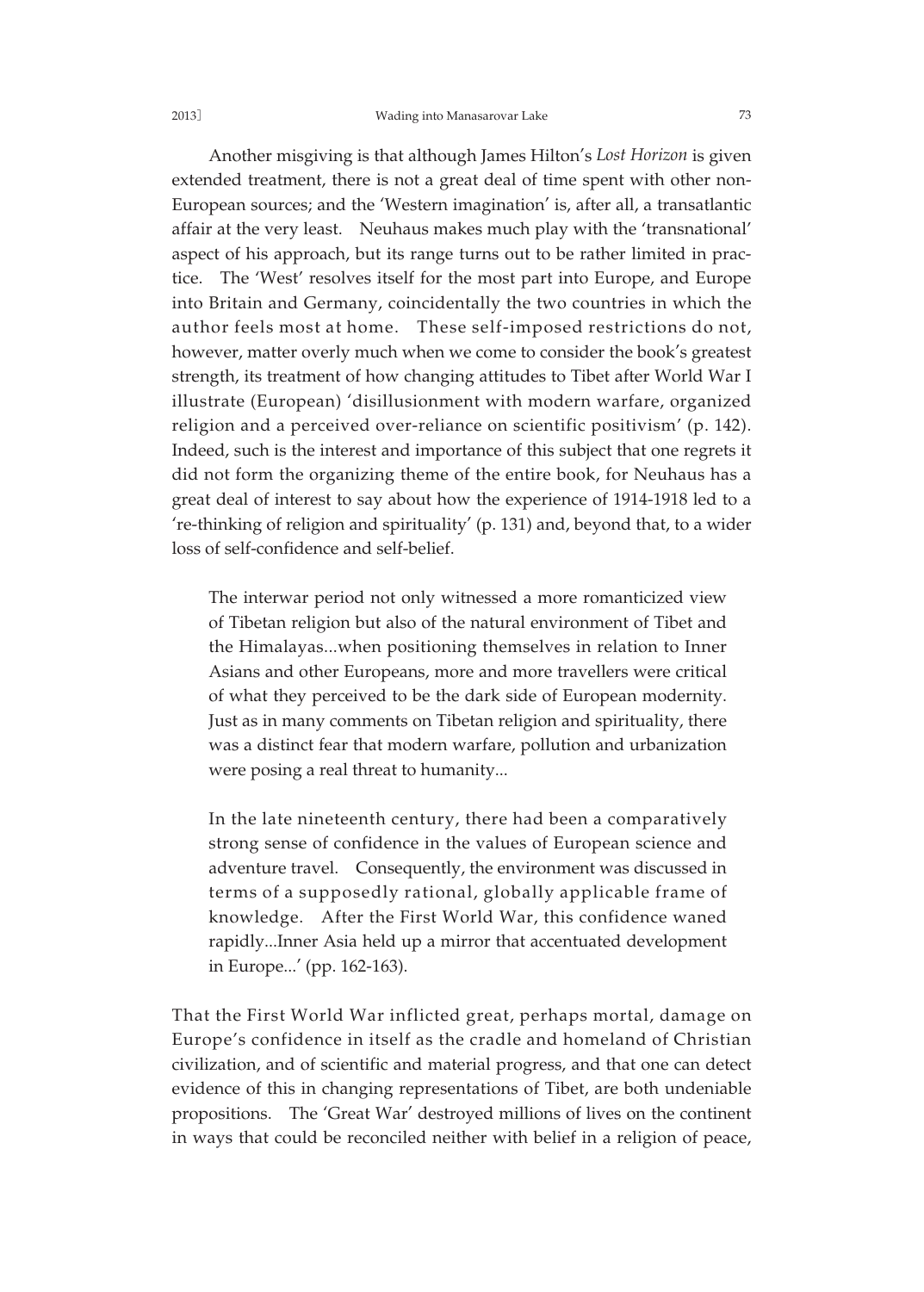nor with the notion that science and technology were leading humankind to a terrestrial paradise. Being buried deep in the African jungle allowed Alfred Schweitzer to see what the war would mean for Christianity with perhaps even greater clarity than if he had been on the spot.

We [Christians] are, all of us, conscious that many natives are puzzling over the question how it can be possible that the whites, who brought them the Gospel of Love, are now murdering each other, and throwing to the winds the commands of the Lord Jesus. When they put the question to us we are helpless. If I am questioned on the subject by negroes who think, I make no attempt to explain or extenuate, but say that we in in "front" of something terrible and incomprehensible. How far the ethical and religious authority of the white man among these children of nature is impaired by this war we shall only be able to measure later on. I fear that the damage done will be very considerable. (1922, p. 138)

But the 'damage' to European credibility was as much internal (that is, to the continent's self-confidence and self-belief) as external (to its image in the eyes of non-Europeans), and in tracing how the sense of 'helplessness' and of a loss of 'authority' was reflected in changing European attitudes to Tibet in the interwar period, Neuhaus opens another window onto this important story. Yet the nature and causes of the decay of belief and self-belief in Europe are more complicated than his exclusive focus on the Great War allows; too many questions cannot be answered by the material he provides. Was the 'comparatively strong sense of [European] confidence' in the prewar period in fact more bravado than inner certainty? And since the authority of Christianity in Europe had been under assault for two centuries or more before 1914, did the Great War do more even damage to faith in science than to faith in God? Then, too, was the damage really 'Western' or just European in scope? Did it encompass the United States to any meaningful degree as well? And even if it did, were not other events like the Great Depression at least as important as the Great War in provoking growing Western self-doubt? Finally, what measure of satisfaction lay in wait for those who chose to damn their own cultural inheritance and turn to Tibet in the hope of finding solutions to Western problems in its ancient wisdom? In trying to furnish preliminary answers to these questions, we can avail ourselves of one of Neuhaus' primary sources that has just made its reappearance in print, and of two very different works on Tibetan themes by Paul Hackett and Colin Thubron that were published too late to be consulted for his book.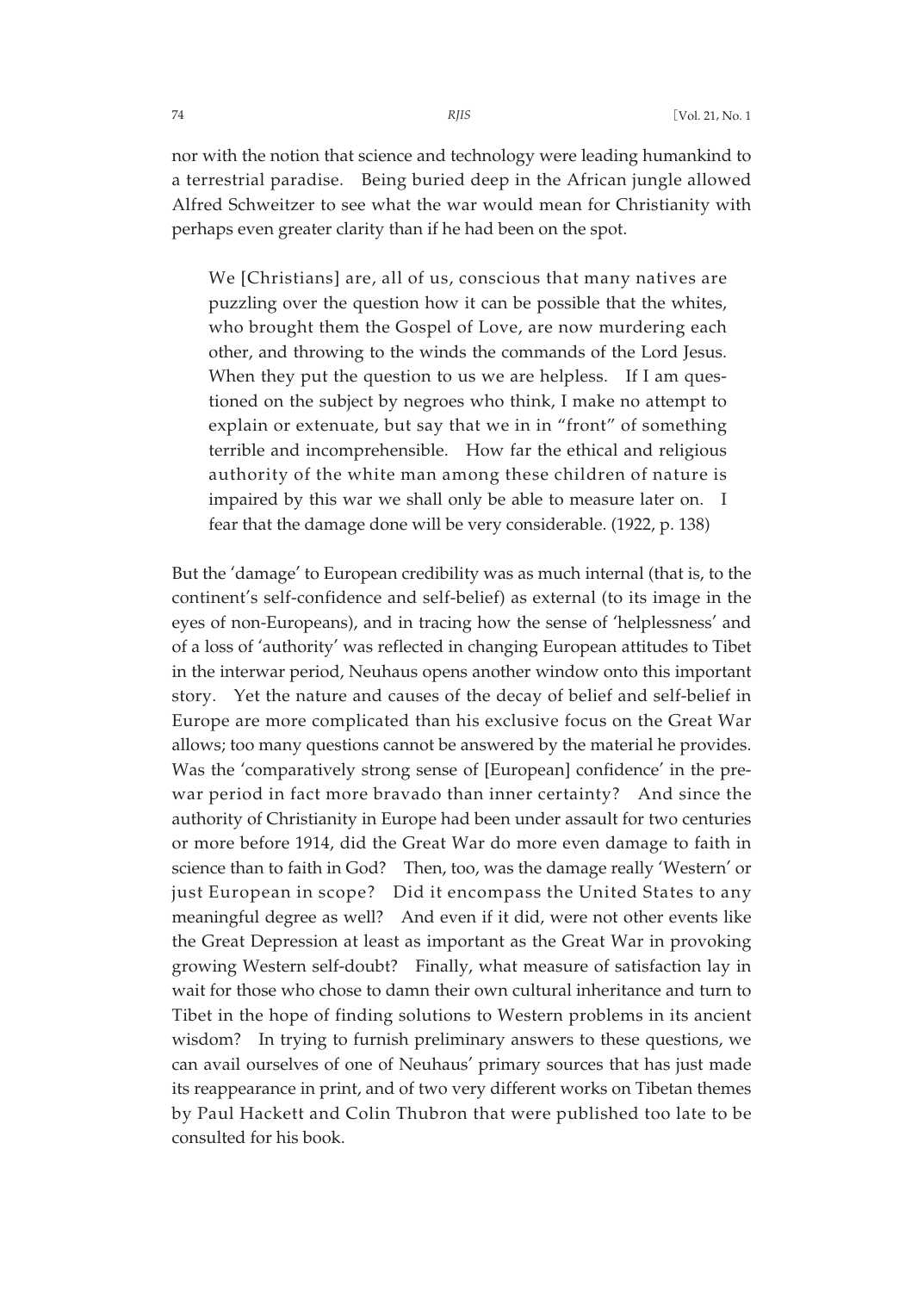Any potential purchaser of the reissue by Benediction Classics of Henry Savage Landor's *In the Forbidden Land* needs to be aware at the outset that the work can now readily be consulted and downloaded online. Not only does the text made available at Project Gutenberg, for example, effectively cost nothing (http://www.gutenberg.org/files/22210/22210-h/22210-h. htm, accessed 25 November, 2012), it turns out in fact to be superior to the Benediction reprint in that some of the illustrations are reproduced in colour rather than black and white. As noted above, it is one of the sources on which Neuhaus relies very heavily, despite the problems it poses. The most immediate of these is how much one can believe of Savage Landor's tale of his aborted adventures in Tibet in the summer and autumn of 1897. The physical feats he recounts, including repeated and extended marches at extremely high altitudes in very poor weather, the privations and especially the tortures he alleges he suffered at Tibetan hands, his apparent ability despite all this to record his experiences and make scientific observations, and his mastery of the notoriously difficult Tibetan language, all stretch the bounds of trust. Neuhaus records the doubts cast by Tom Langstaff on Savage Landor's veracity, but does not venture on any kind of definitive judgment himself. Since assessing the reliability of a source is one of the basic tasks of the historian, it is regrettable that Neuhaus does not engage very strenuously with it here, contenting himself with the rather lame observation that Langstaff's criticism 'suggests [sc. proves?] that debates about accuracy did take place in the context of Himalayan exploration' (p.

75). It is true that he does assert elsewhere that Savage Landor was 'somewhat prone to embellish the truth' (p. 47), and his quotations from *In the Forbidden Land* are liberally sprinkled with 'he claims', 'according to his own account', and so on, but all this still begs the simple but vital question of how much of what Savage Landor says he experienced actually happened.

It is, then, much easier for Neuhaus to retreat into characterising Savage Landor's story as a 'representation' and so embark on mining it for insights into European attitudes. He argues that Savage Landor

...depicted himself as the upright, proud, and infinitely superior European male. Once again, it was the ideals of masculinity, selfdiscipline and authority that informed Savage Landor's sense of superiority over others. Individual self-reliance was what distinguished the Himalayan traveller. As a traveller, Landor clearly constructed for himself an identity based on certain (supposedly) positive values and thereby distanced the Tibetans as 'others' who did not conform to these values. (p. 47)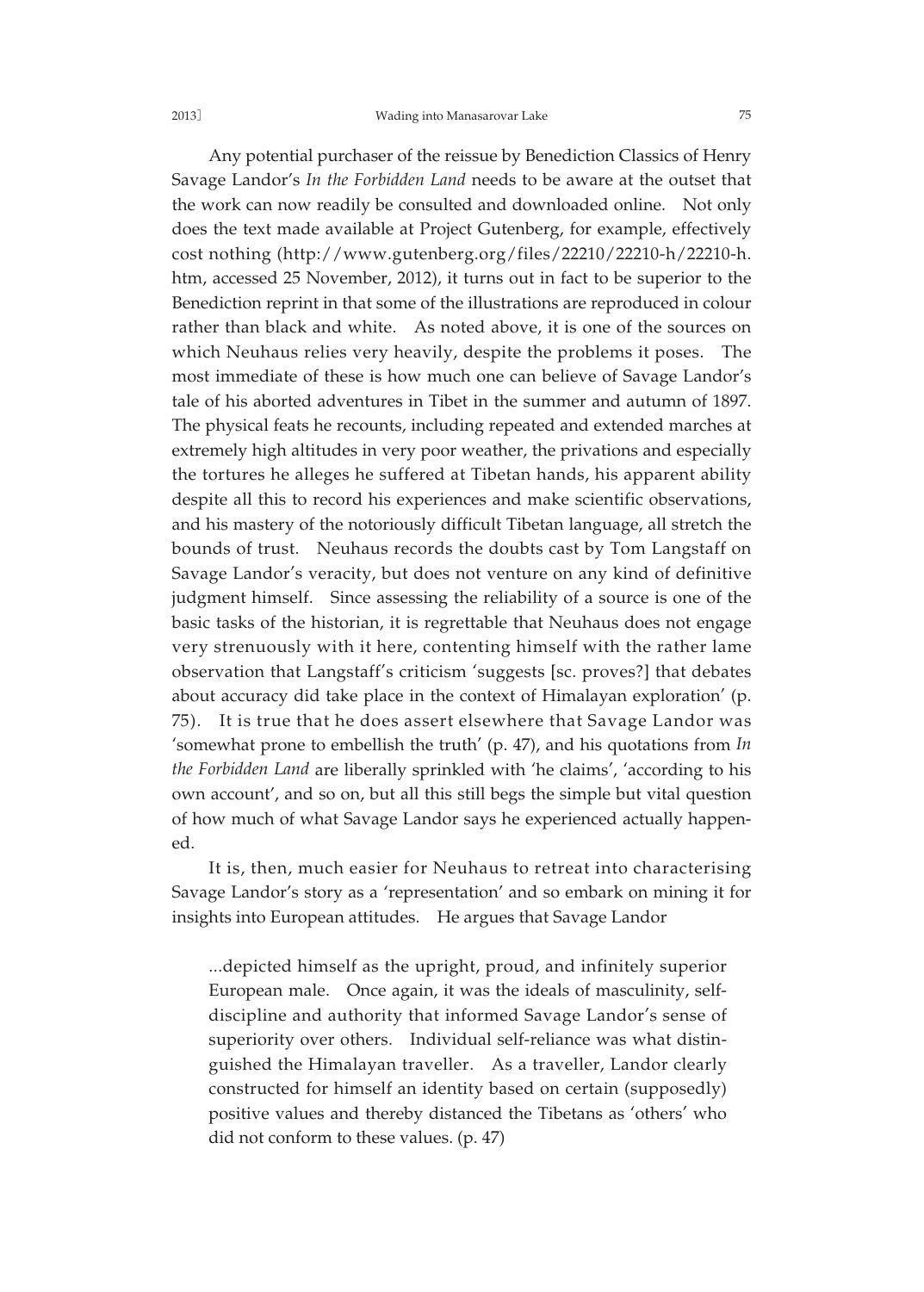All these assertions sound reasonable enough, and they certainly fit with the general argument that the self-confidence of pre-1914 Europe was one of the many casualties of Great War. The problem with using Savage Landor's account as evidence for this, though, is that one has to overlook so much of the context. Let us take, by way of example, his description of how he crossed the Maium Pass into the Tibetan heartland despite the (verbal) opposition of some of the country's soldiery.

'...[The soldiers'] leader, pointing at the valley beyond the pass, cried: "That yonder is the Lhassa territory and we forbid you to enter it.'

I took no notice of his protest, and...stepped into the most sacred of all sacred provinces, "the land of God."

A little rivulet, hardly six inches wide, descended among stones in the centre of the valley we were following, and was soon swollen by other rivulets from melting snows on the mountains to either side. This was one source of the great Brahmaputra, one of the largest rivers of the world. I must confess that I felt somewhat proud to be the first European who ever reached these sources, and there was a certain satisfaction in standing over this sacred stream which, of such immense width lower down, could here be spanned by a man standing with legs apart.

The moment the pass was crossed we were in a mild, pleasant climate, with a lovely deep blue sky over us and plenty of grass for the yaks, as well as low shrubs for our fires; so that after all our sufferings and privations, we felt that we had indeed entered the land of God. Notwithstanding that I expected great trouble sooner or later, I was not at all sorry I...had marched straight into the forbidden territory  $-$  it was a kind of wild satisfaction at doing what is forbidden. (pp. 300-301)

There is, of course, a good measure of self-dramatization in all of this. But a view of himself as a colossus bestriding river, hill and plain was a necessity for Savage Landor for reasons other than a desire for admiration and book-sales. While it certainly reflects pride in personal achievement ('the first European'), underlying his self-magnification is a profound though unacknowledged sense of being completely unwelcome, an intruder in a place where he had no right to be; ultimately, then, it he reveals that he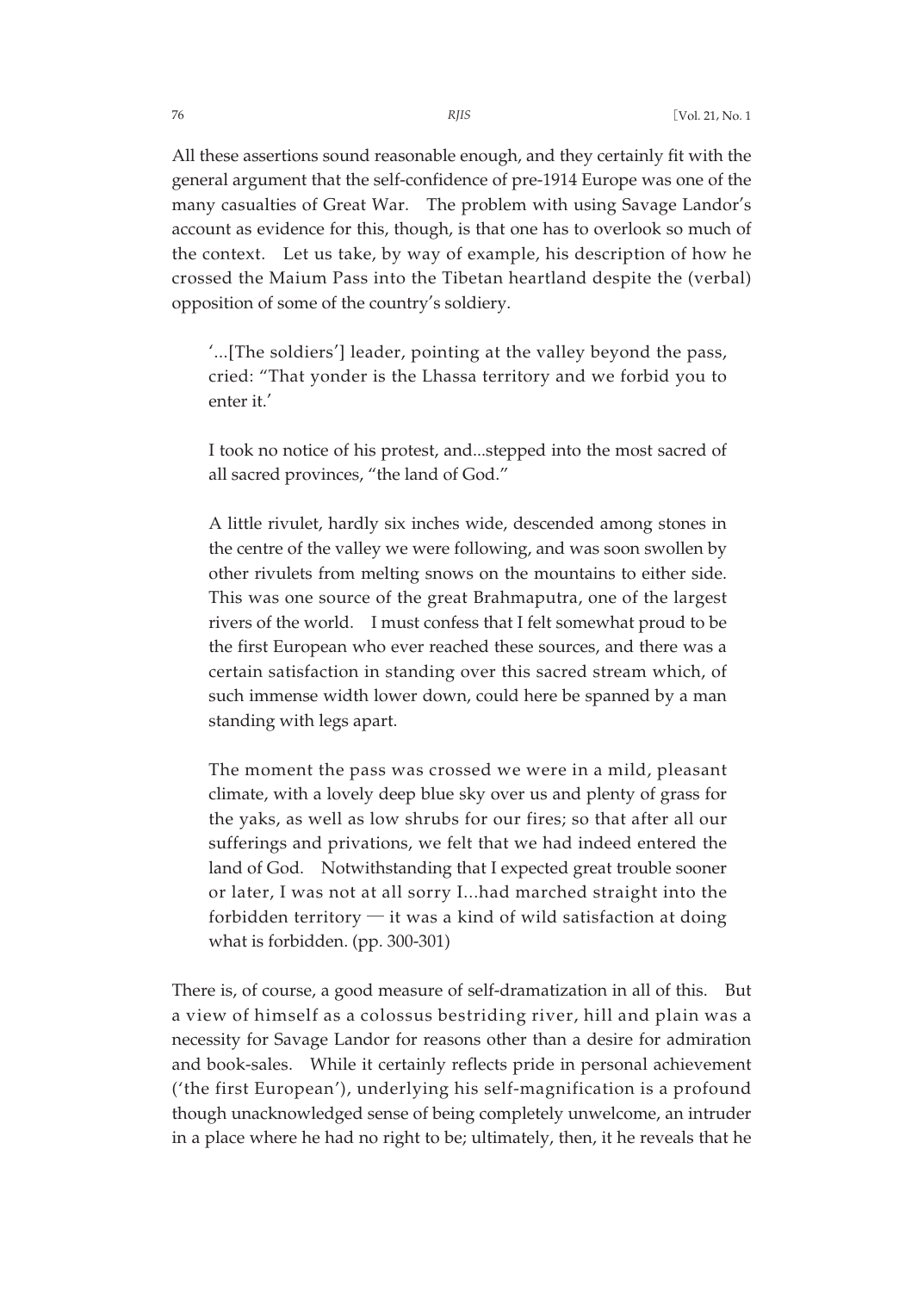knew himself to be extremely vulnerable (the 'wild satisfaction' gives a whiff of the intoxication brought on by Promethean self-destructiveness). Neuhaus claims (p. 45) that Savage Landor 'chose to fight his way through Tibet in an interminable series of fisticuffs.' But this was simply not the case. He and his handful of servants in fact spent most of their time running and hiding, desperate to avoid contact or conflict with the natives. And this has a wider import; like any European in Tibet, and to a degree like any European in Asia in that era, Savage Landor felt himself to be humanly isolate, far from anything he could call home, surrounded by latent and sometimes overt hostility. He did not belong, he was an alien and uninvited presence in Tibet, and so without any resources other than his own; being unable to ask for or rely on common human sympathy and aid, having no meaningful contact with people, friendless and alone, he had no choice but to become utterly self-reliant, always watchful and mistrusting, constantly forced into talking up his own powers just to reassure himself. And this was the European condition in these years not just in Tibet, but also in India, jewel of the British Empire, and in the rest of Asia.

It is not primarily significant, then, that Europeans felt themselves to be superior to the native population, but that they felt themselves to be apart from it, and sensed somewhere its hidden dislike, something that could easily boil up into hatred and overwhelm them; the memory of the Black Hole of Calcutta was still fresh enough even after half a century. The reason for that latent hostility was simple; like the general European presence in Asia, Savage Landor's trespassing into Tibet ultimately owed everything to force, money and guile. In these circumstances, his only true friend was the gun  $-$  or in his case guns, since in preparing for his expedition he was careful to include 'in a water-tight box 1000 cartridges from my 256° Mannlicher rifle, besides 500 cartridges for my revolver...' (p. 8). These weapons (added to his silver coins) were, in truth, all that made him 'superior'. Even while still in India, he found people 'more particularly attracted by my rifles, revolvers, and other weapons, especially the 256° Mannlicher sighted to 1000 yards' (p. 35). Small wonder, then, that Tibetan soldiers armed only with matchlocks were so chary of approaching his small party, something which Savage Landor was far too ready to ascribe to cowardice. Had the advantage of weaponry been reversed, he too would have been very circumspect; as it was, even when meeting with apparently friendly Lamas, 'I carried my rifle in my hand' (p. 236). Those seven words could do duty as the European motto in Asia, and they do not belie genuine self-confidence or self-belief.

And what of religious belief? What has Savage Landor's book to tell us about the current state of confidence in the Bible? It is true that he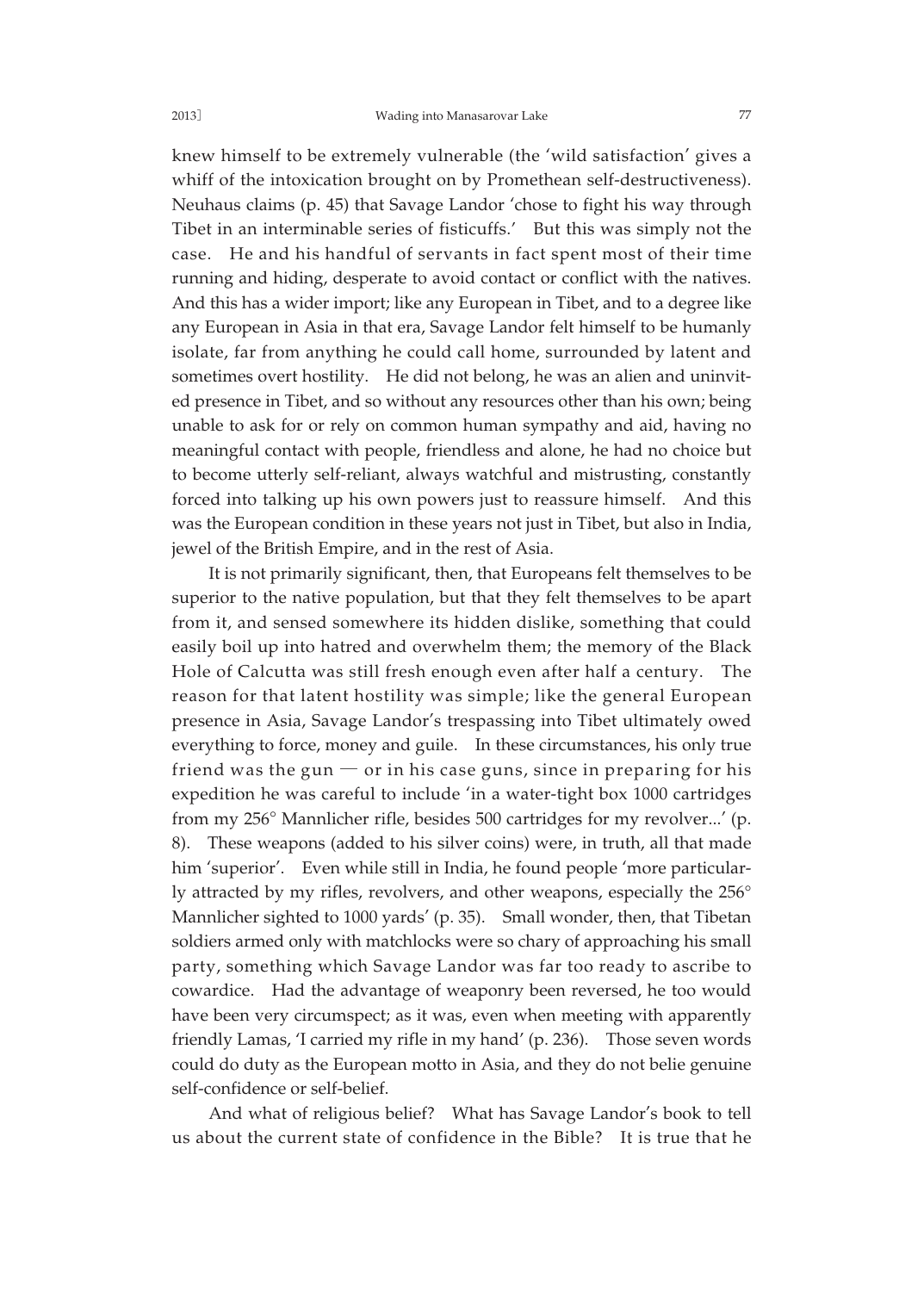confesses to spending an agreeable few hours being entertained to tea by two ladies of the Methodist Episcopal Mission prior to entering Tibet (pp. 50-55), but it is all too evident from his book that science occupied vastly more of his thoughts than religion, and that Christianity was at best a social institution for him. But then there is also his statement that having crossed the Maium Pass, he felt he had entered 'the Land of God', a 'sacred' space. While clearly not the sentiments of a Christian missionary of his time, his words do seem to reflect as early as 1897 the 'growing interest in a privately experienced spirituality' that Neuhaus believes occurred after rather than before the Great War, when 'As spirituality entered the scene individual experiences became even more important, particularly so as more and more travellers seem to have been disillusioned with any kind of larger organized form of culture. In particular, they were able to give expression to their disillusionment with modern warfare, organized religion and a perceived over-reliance on scientific relativism' (p. 142). Now it is certainly true that such 'disillusionment' is absent from Savage Landor's book, but in terms of Christianity its place seems largely to have been occupied by indifference and if this was more generally the case, then the impact of the Great War on Christian belief needs a rather more nuanced interpretation than Neuhaus offers us here.

So much for Europe, the old West; what of the new, the far West, the United States? When and why did it too begin to look in hope or despair to Lhasa, another, if very different, 'City on the Hill'? In the life of Theos Bernard, the self-styled 'White Lama', the subject of what is in many respects a model biography by Paul G. Hackett, there are at least some suggestive hints.

Born in 1908, Bernard was, of course, too young to have fought in the Great War, nor does his upbringing in Tombstone, Arizona, seem to have been impacted in any noticeable way by the sufferings of Europe. Far more significant was that his coming to manhood coincided with the onset of the Great Depression, which made any kind of conventional career far harder to pursue. But his family background perhaps made that unlikely anyway. Although his parents divorced when he was two, leading him to lose all contact for a long time with his father, Glen, the latter's preoccupation with Indian religion, and especially Tantric yoga, was to condition Theos' life in many more ways than the choice of his (rather un-Christian) Christian name. Paul Hackett explains the Bernards' attraction to oriental teachings in terms of the failure of United States to live up to the image of the 'New World' that Columbus and his contemporaries had fashioned, and which gave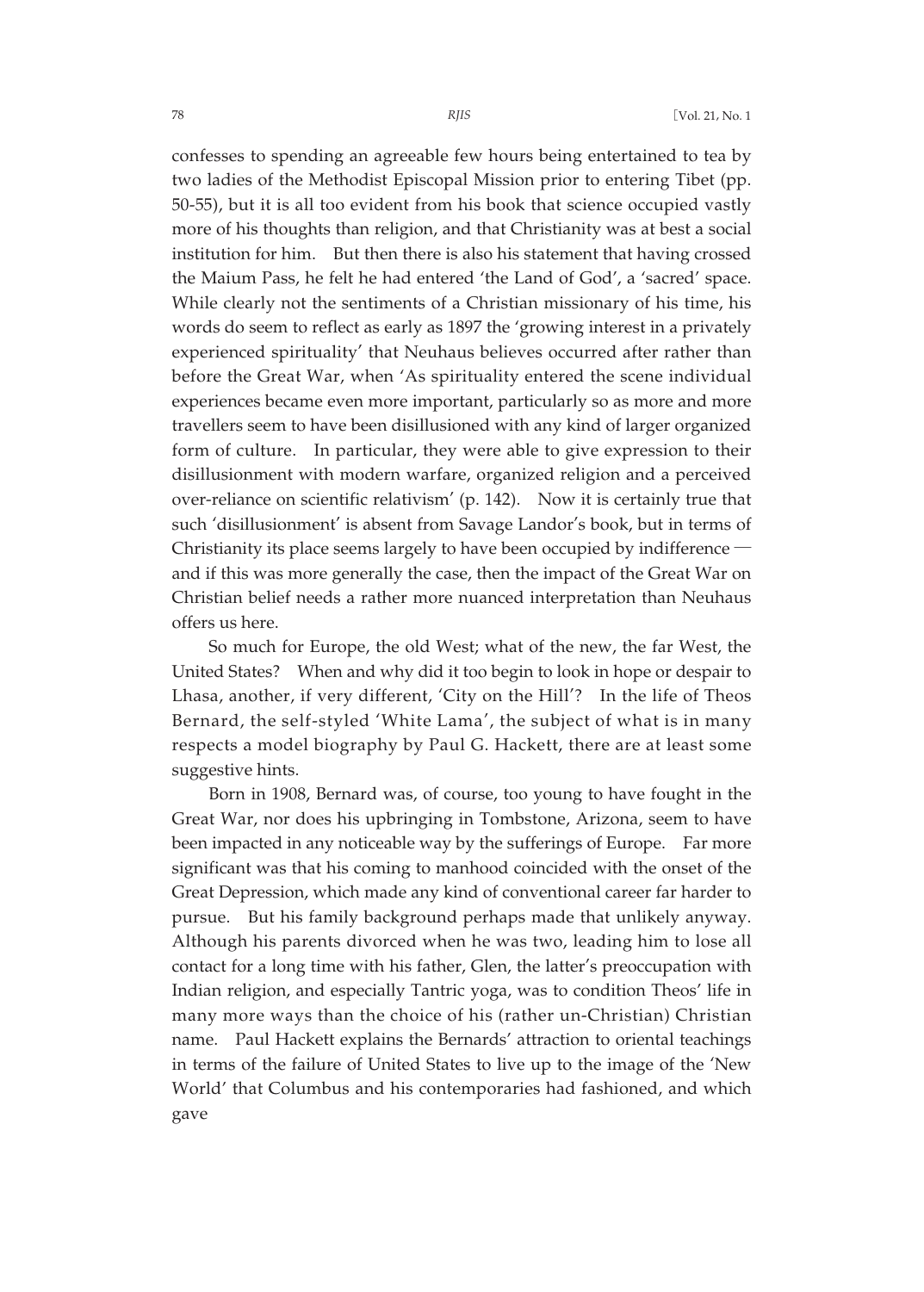### 2013] Wading into Manasarovar Lake 79

...the nascent Protestant movement in Europe a feeling of validation and historical predestination, seeing the American continent as a land ripe for conquest and reformulation along the lines of the utopian ideals espoused for a "Christian" (i.e. Protestant) country.

Three hundred and fifty years later, the United States had not turned out as Columbus or anyone else following him had hoped. By the mid-nineteenth century, social tension between the northern and southern halves of the country were on the verge of tearing the nation apart, and when the dust of the brutal and bloody Civil War had settled, the scars it left on the American populace and landscape were just as much psychological as they were physical. The states of the old Southern Confederation lay in smouldering ruin, waves of non-Protestant and non-Christian immigrants were landing on both the eastern and western coasts of the country, the rapidly industrializing cities in the North were becoming increasingly secular, and rural areas were rife with alcoholism and promiscuity. If anyone had thought that America would evolve into a Christian utopia  $-a$ "Millenial Kingdom" ─ before, by the late nineteenth century it was a myth that few could sincerely espouse. (pp. 35-6)

All of this is a useful supplement and corrective to Neuhaus' focus on the impact of the Great War on belief in Christianity, but it is in its turn inadequate, since it ignores the (crude, maybe, to European eyes) vigour evident in the material success and self-belief of a nation that, whatever its internal problems, stood on the threshold of world leadership. It is true that Glen and Theos Bernard showed scant respect for Christianity, but their attitude to materialism was at best ambivalent, and this complicated the path they took in seeking out sources of hidden wisdom in India and Tibet.

Through his brother Perry (later Pierre), Glen had come into contact with a Hindu yogi, and he settled in California after the birth of Theos to pursue his studies with other Indian teachers of the 'Yogic Sciences'. Some of their attraction for Glen may be owing to the fact that money never seemed to come his way in significant quantities, and money was the standard by which success was measured and respect accorded in his place and time. For those like Glen (and later Theos) who felt themselves to be undervalued by society, religious teachings that rejected materialism were obviously comforting. But they also offered a career path to the riches they affected to despise, and this feeds into a Tibetan theme whose role in American history Donald Lopez Jr. detects extending even to the present: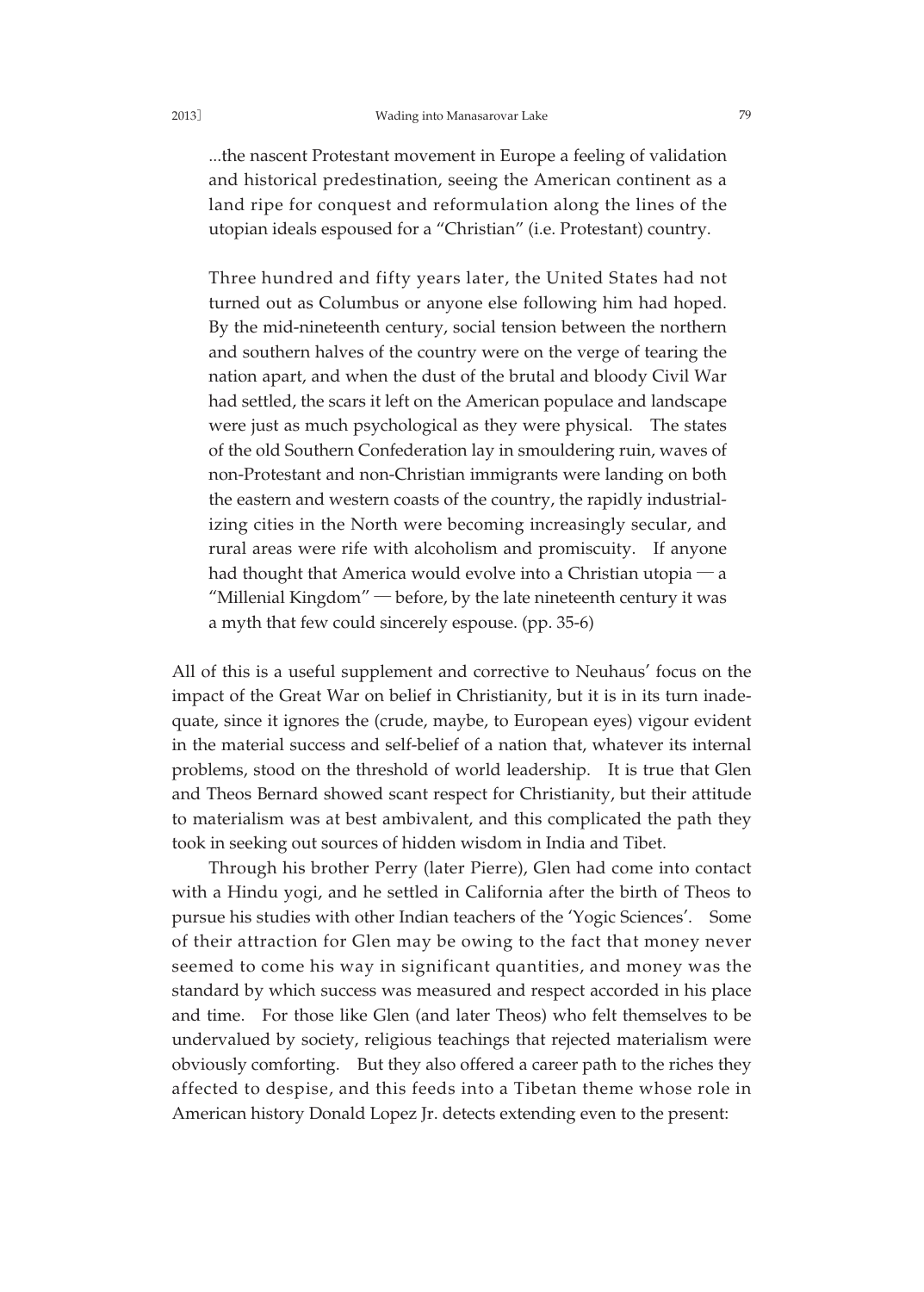...perhaps the most famous of the Western adherents of Tibetan Buddhism, Richard Gere...describes Tibet as everything that the materialist West wants. Here Tibet operates as a constituent of a romanticism in which the Orient is not debased but exalted as a surrogate self endowed with all that the West wants. It is Tibet that will regenerate the West by showing us, prophetically, what we can be by showing us what it has been. It is Tibet that can save the West, cynical and materialist, from itself. Tibet is seen as the cure for an ever-dissolving Western civilization, restoring its spirit. (1999, p. 202)

And yet Richard Gere is no true ascetic and, like him, Glen and Theos Bernard, having been reunited in Los Angeles in 1932, saw nothing wrong in combining material success with the wisdom of the East. For Theos, though, that success did not seem likely to be achieved through his own abilities alone, especially given the ever-lengthening lines of the unemployed in early 1930s America. Never short on self-confidence, however, he set his sights on academic glory, first in the field of anthropology, where he rapidly came to believe that his fieldwork in New Mexico qualified him to replace Ruth Benedict, one of the early luminaries of the field, in teaching a course on the subject at Columbia. This was the first in what was to be an unending series of unrealized ambitions, for which lack of talent, or perhaps connections, are the best explanation. Columbia would only accept him for a master's on Tantric yoga, but by the time it was completed he no longer had need for the security and salary that came with an academic position.

His freedom to pursue his interests wherever they might take him owed everything to marriage to a wealthy heiress, Viola Wertheim, whose interest in Indian philosophy led her to the Clarkstown Country Club run by Theos' uncle (now Pierre), and so into the arms of Theos. Once again, spirituality and materialism were intertwined in true American fashion, and Theos now had all the funds he needed for himself and his father to do 'research' into Tantric yoga in India. The quest for esoteric wisdom in this field led Theos in 1937 to Lhasa, which he was only the third American to visit; and yet the ultimate mysteries that only the great masters of the land could teach him always seemed to elude his grasp. Instead, on his return to America, he sought recognition for his 'achievements' by giving public lectures whose contents were more fantasy than fact. This readiness to deceive, allied to his utterly self-serving treatment of Viola (and, after their divorce, of the other women who came into his life) does much to explain why he deserves the epithet 'jerk' that Paul Hackett bestows on him in an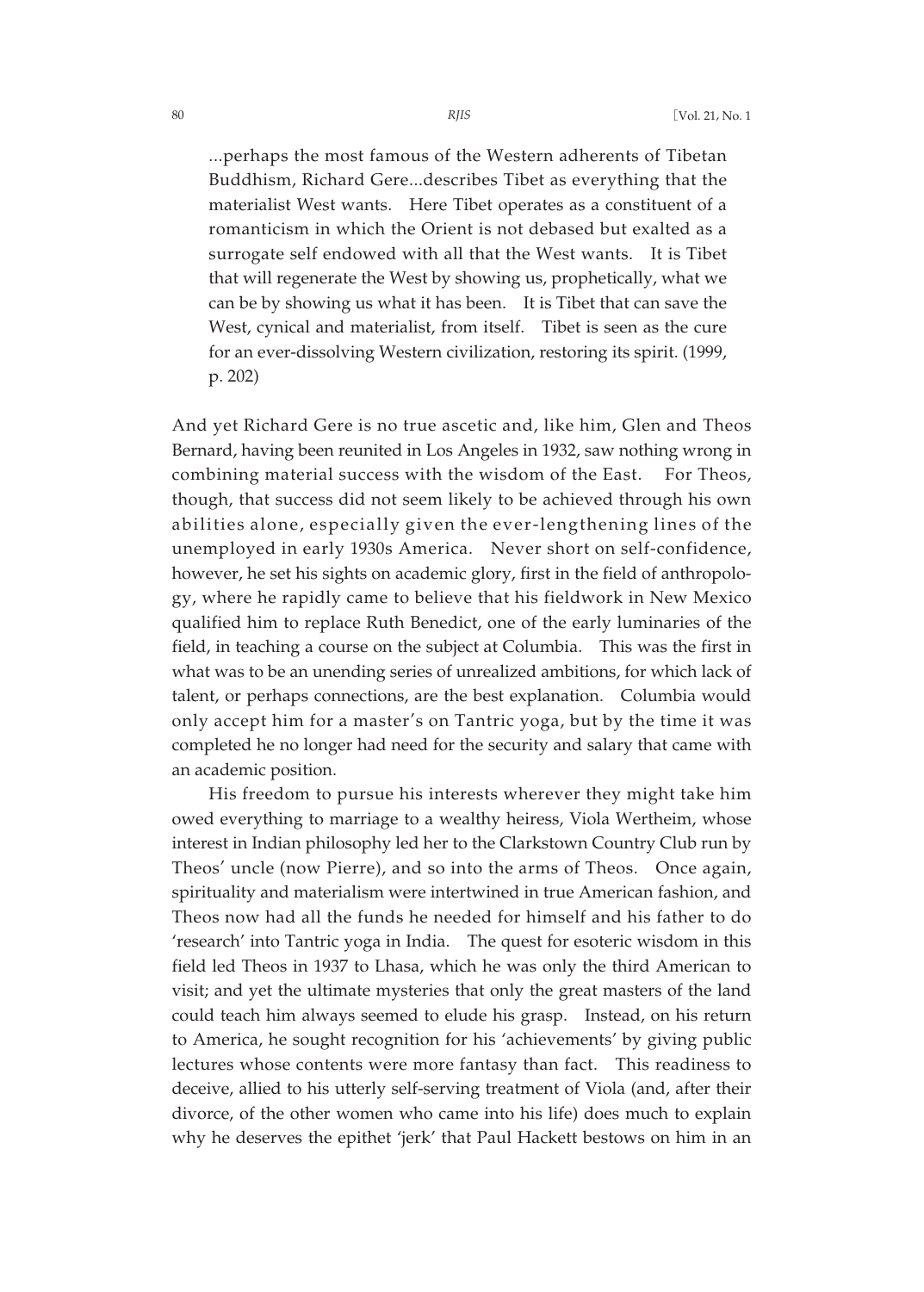unguarded moment (p. 417). For Theos, Tibet at root represented 'sensationalistic' career possibilities, and he was murdered on its borders in 1947 as the Partition of India descended into anarchy in pursuit of his 'last fallback plan...an audience with a great lama or yogi and a great discovery as well.' He owed his early death to one final, fatal, self-deceiving and unrealizable ambition, albeit an ironic one; the belief that he had discovered the location 'of the manuscript of the secret life of Jesus in India, and [that] he, Theos Barnard, would be the one to bring that manuscript back home to America' (p. 423). Murder by person or persons unknown (Hackett says he has discovered their identities but chooses not to reveal them) was, in this case at least, the reality of Shangri-la in its entirety.

And yet there are still those who, in some fashion or other, go in search, and write, of it. One of the latest accounts, *To a Mountain in Tibet*, is from the pen of perhaps the world's best-known travel writer, Colin Thubron, who, like Savage Landor  $-$  whom he calls 'bigoted' (p. 100)  $-$  over a century before, chose to enter Tibet effectively alone, and only partly in search of material for a book. His objective, geographically at any rate, was to make the kora, the ritual circuit, of the fabled Mount Kailas. That this isolated peak north of Lake Manasarova has a deep spiritual significance for others he is well aware. It is the

...most sacred of the world's mountains ─ holy to one fifth of the earth's people...To the pious, the mountain radiates gold or refracts like crystal. It is the source of the universe, created from cosmic waters and the mind of Brahma...

But the God of death dwells on the mountain...About a millenium ago the pagan gods in charge of the mountain were converted to Buddhism and became its protectors...the Buddha himself arrived and nailed Kailas to earth with his footprints before it could be carted off by a demon...Hindus believe its summit to be the palace of Shiva  $-$  the lord of destruction and change  $-$  who sits there in eternal meditation...Kailas [has] kept its own taboos. Its slopes are sacrosanct, and it has never been climbed. (pp. 4-6)

And on his way to its foot, Thubron spends time by the equally sacred waters of Lake Manasarovar, linked to Kailas as the heart of the world by more than literal reflections.

At its [Manasarovar's] southern end the shelving ridges of Gurla Mandhata ebb still snowlit even along the eastern shore, while at the other end, beyond waves of brown foothills, Kailas mushrooms into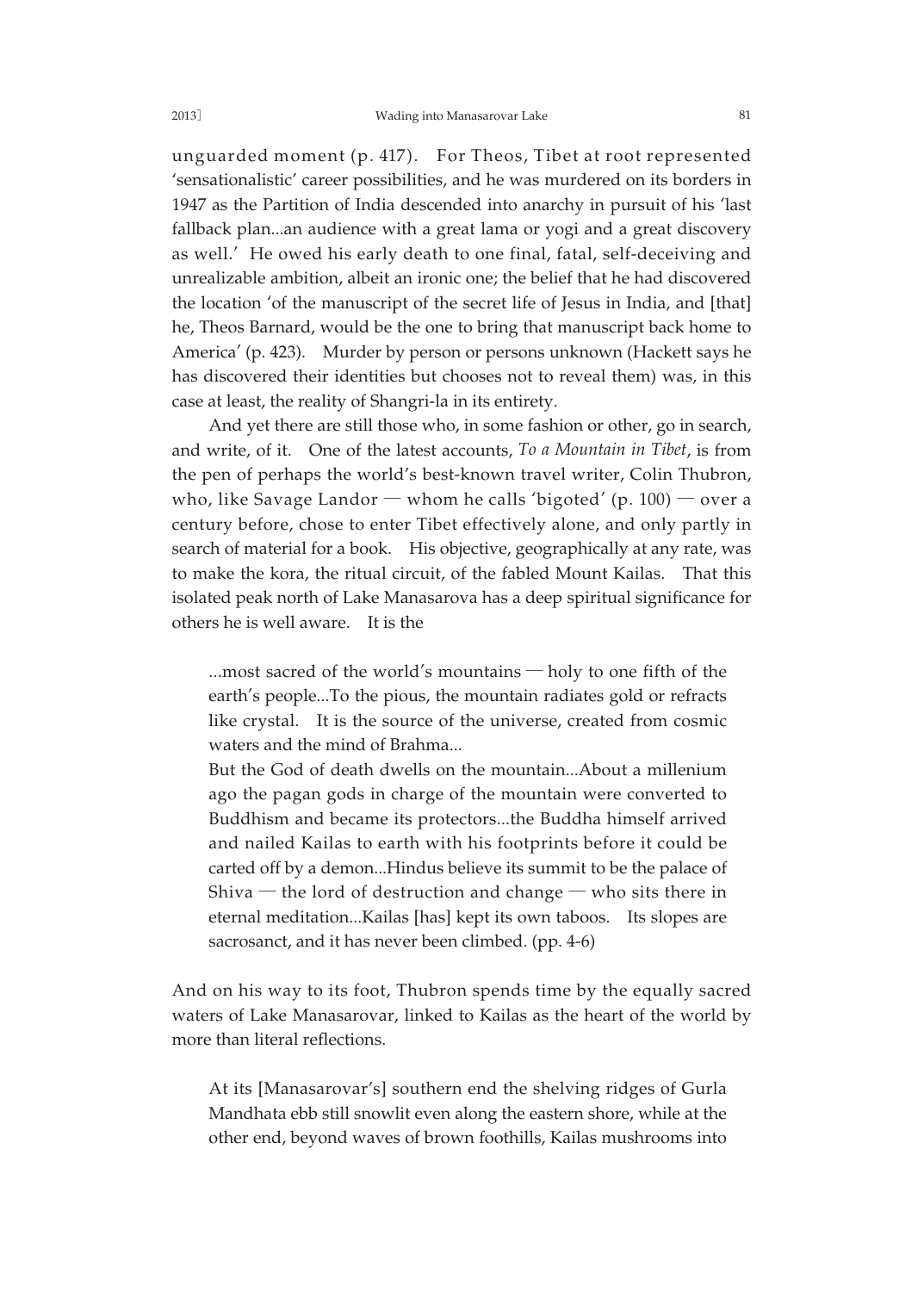the blue. The two white summits haunt the lake. Between them its indigo void appears coldly primeval. Tibetans call it Tso Mapham, 'the Unrivalled', or Rinpoche, 'the Precious'. Its hushed stillness seems to freeze it in a jewel-like concentrate of water. In both Buddhist and Hindu scripture the universe is born from such primal matter...

To Hindus, especially, the lake is mystically related to the mountain...the epic Ramayana, describing the Tibetan plateau, sites Kailas beside a great lake, beyond which spreads unending night. Manasarovar, they say, was created by the mind of God. It is the flower of first consciousness. In a time before scripture, a band of seers came here to worship Shiva, the god of destruction and change, who meditates on Kailas. To empower their ablutions, Brahma, the primal lord of creation, engendered from his thought these astral waters...

It was in these pure waters that the Buddha's mother bathed before receiving him into her womb; and here the serpent king taught enlightenment to his *klu* water spirits, as Hindu and Buddhist traditions seamlessly fused.

Thubron is clearly both intrigued by such beliefs and respectful of them. Yet since he himself does not travel to the mountain as a believer in company with others, his choice of Kailas as a destination seems an enigma. His motives, though, 'inchoate' by his own admission (p. 47) as they are, can still be identified as belonging to Neuhaus' category of 'spirituality'.

I am doing this on account of the dead.

Sometimes journeys begin long before their first step is taken. Mine, without my knowing, starts long ago, in a hospital ward, as the last of my family dies. There is nothing strange in this, in the state of being alone. The death of parents may bring resigned sadness, even a guilty freedom. Instead I need to leave a sign of their passage. My mother died just now, it seems, not in the way she wished; my father before her; my sister before that, at the age of twenty-one.... You cannot walk out of your grief, I know, or absolve yourself of your survival, or bring anyone back. You are left with the desire only that things not be as they are. So you choose somewhere meaningful on the earth's surface, as if planning a secular pilgrimage. Yet the meaning is not your own. Then you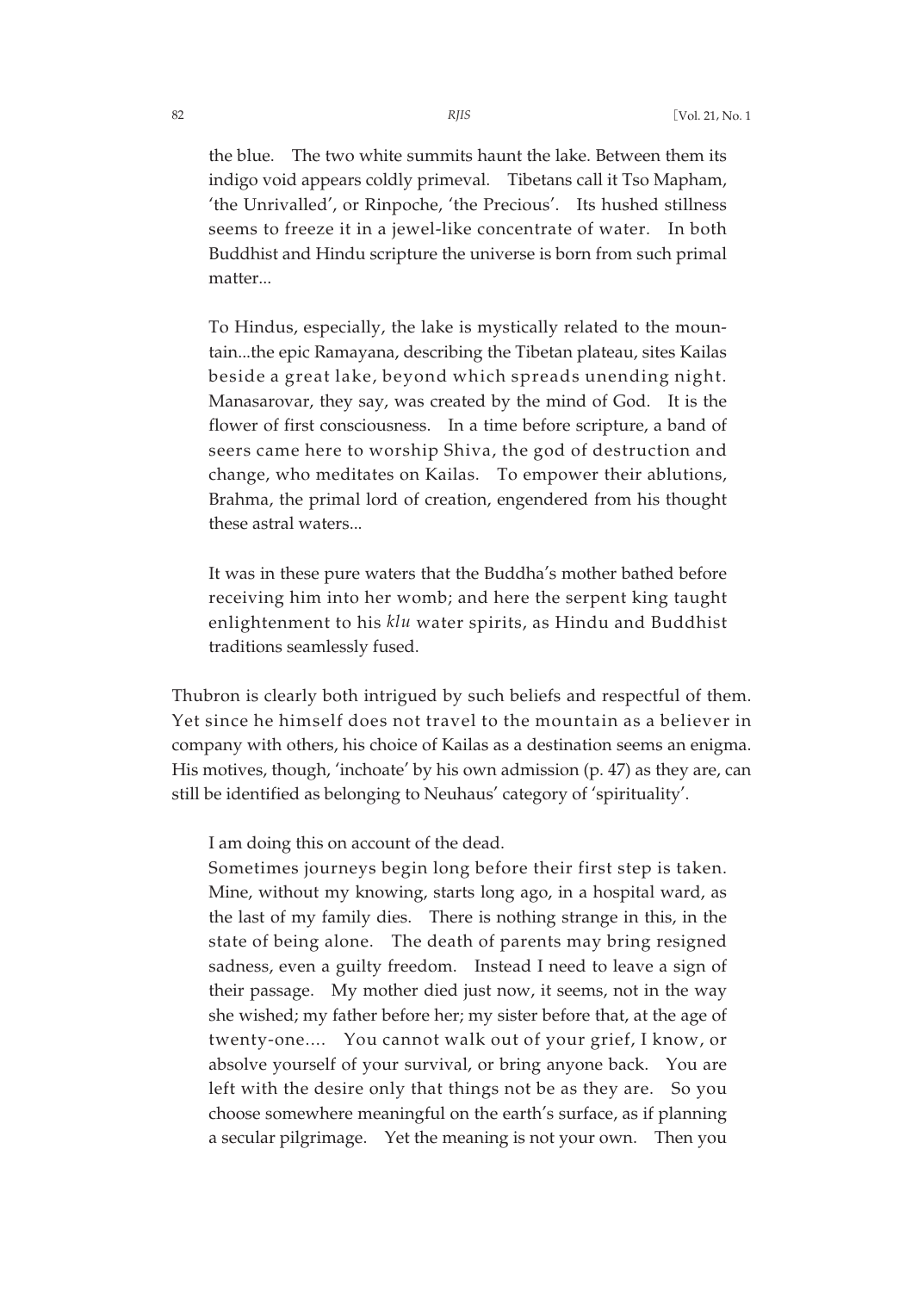go on a journey (it's my profession, after all), walking to a place beyond your own history, to the sound of a river flowing the other way. In the end you come to rest, at a mountain that is holy to others.

So his book is in part a diary of experiences in new lands, intermingled with a restrained sorting of memories of those closest to him by blood. At its heart, though, it is a search for something he cannot, or will not, define, and which the vicariously sacred is unlikely to satisfy. This becomes clear as he submerges his body in the embrace of Manasarovar.

Hindus more than Buddhists bathe in the icy water, drink it, carry it away. Its purifying powers deepen in their scriptures, until it washes away the sorrow of all mortal beings...

Close to shore the water comes oddly warm to my touch. The Hindu Puranas ask that pilgrims here pour out a libation to the shades of their forefathers. This rite of *tarpan*, it is said, eases their souls into eternity.

As I wade a few years into the shallows, they turn cold. I cup the water in my hands. I feel a momentary, bracing emptiness. But the *tarpan*'s truth is not mine. Its dead are changed into other incarnations, or faded into eternity...

I still my feet in the cold water. I want to call out a name, but flinch from the expectation of silence. In these waters of Hindu consolation, people as I know them are extinguished... the lake is immense, primordially alien. I hug myself against an imaginary wind. A tightness opens in my stomach. I want to touch hands that I know have gone cold. The air feels thin. (pp. 141-142)

Nor does Kailas itself bring consolation either. The book ends abruptly with the circuit complete, but there is not the least hint of a 'coming to rest'. In terms of a 'secular pilgrimage' we are left with what we were offered at the start, a simulacrum only.

So what does the 'spirituality' of Tibet have to offer the West amid its travails? Westerners must answer that question for themselves individually, but at least on the evidence of Theos Barnard and Colin Thubron, no simple panacea is on offer, and there is good reason why this should be so. Donald Lopez speaks of Western longing for a 'surrogate self' that will regenerate it. But regeneration comes not from without, but solely from